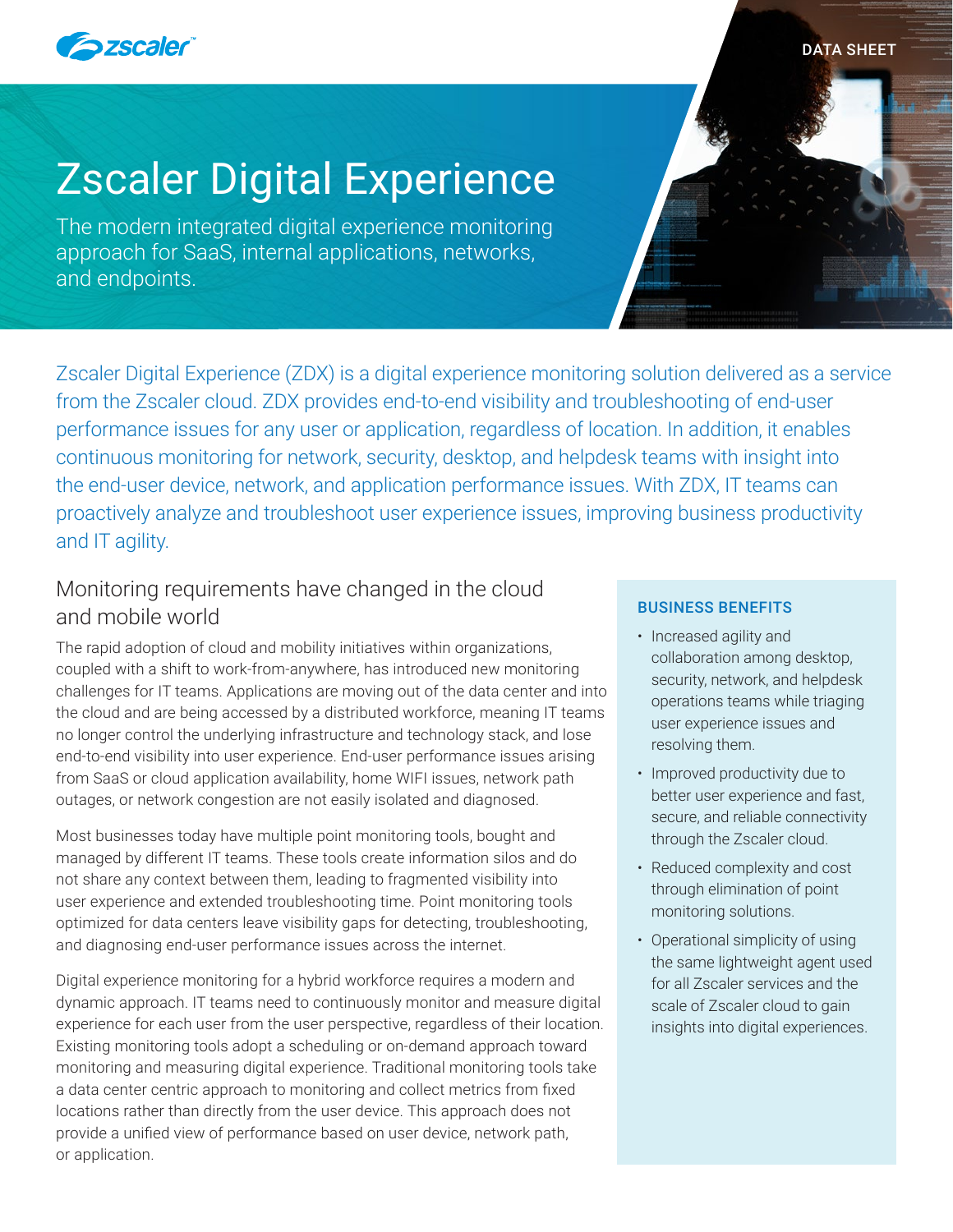



**Figure 2:** Operational view of Zscaler Digital Experience Service

#### **The new reality**

- **1.** The cloud is the new destination
- **2.** The internet is the new network
- **3.** Users are now everywhere

#### **Impact to IT teams**

- **1.** Cloud infrastructure is beyond IT control
- **2.** IT teams lack visibility across internet
- **3.** End-user experiences are opaque to IT teams

## Zscaler Digital Experience

Zscaler Digital Experience (ZDX) is a digital experience monitoring solution delivered as a service from the Zscaler cloud. ZDX provides end-to-end visibility and troubleshooting of end-user performance issues for any user or application, regardless of location. In addition, it enables continuous monitoring for network, security, application, and helpdesk teams with insight into the end-user device, network, and application performance issues.

ZDX leverages Zscaler Client Connector and the Zscaler cloud to actively monitor applications from an end-user perspective. It continuously collects and analyzes various performance metrics, including application availability, response times, network hop-by-hop performance metrics, and end-user device health metrics such as device configuration, CPU, memory usage, process information, and device events. As a result, IT teams get uninterrupted visibility and save time with proactive identification and resolution of end-user experience issues.

**Figure 2:** Operational view of Zscaler Digital Experience Service

#### **ZDX operational view**

- **1.** Zscaler Client Connector is active on end-users device
- **2.** ZDX monitoring policy is configured and pushed to Zscaler Client Connector
- **3.** Monitoring telemetry from the end-user device

#### **Telemetry from every endpoint, every few minutes**

- **1.** Synthetic web probes to critical applications
- **2.** Network path probes to map end-to-end network path
- **3.** End-user device health probe

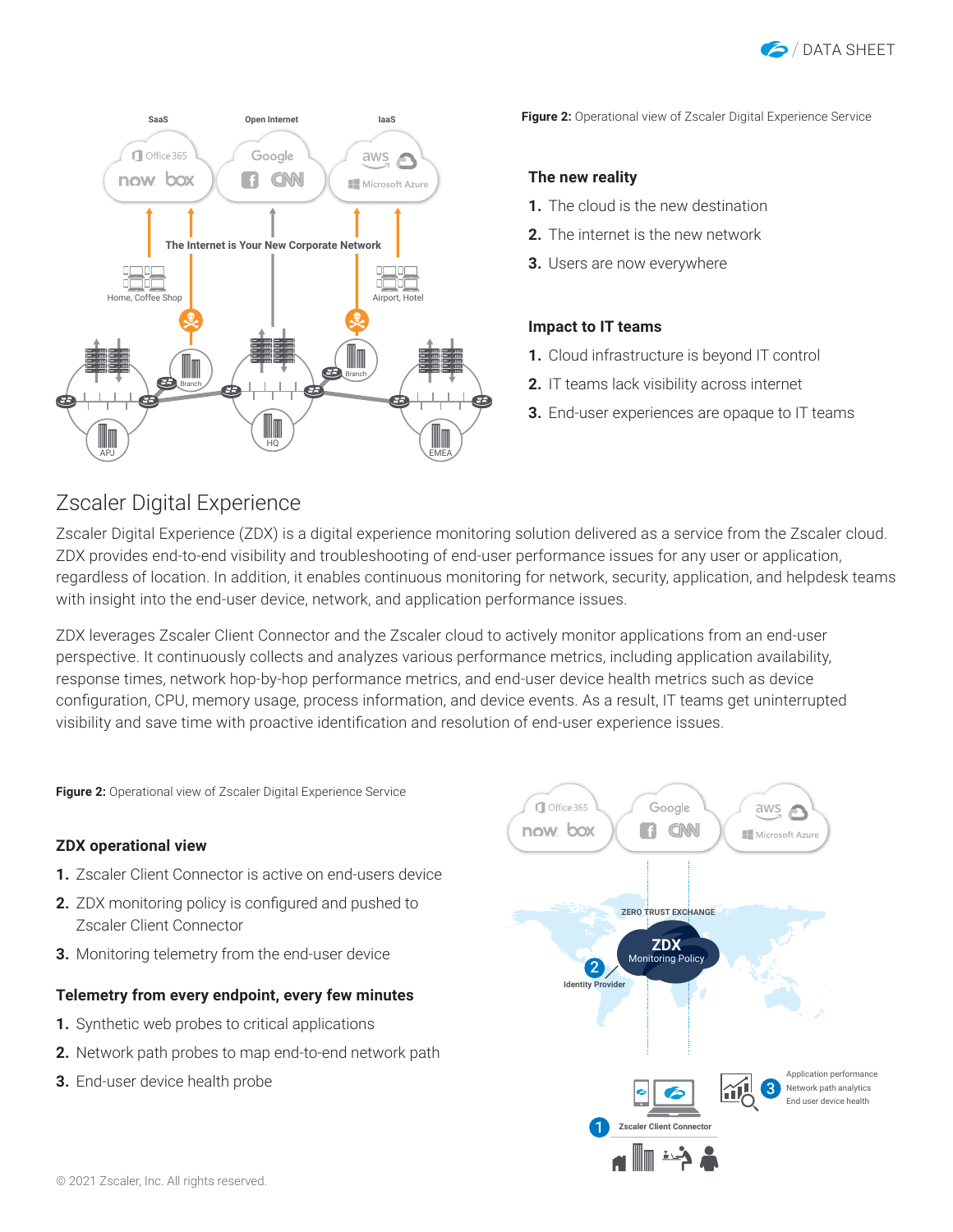

## Key capabilities

#### **Proactive end-user experience monitoring**

ZDX provides uninterrupted visibility into the user-to-cloud app experience. Zscaler customers can quickly isolate issues across the user to app connection and gain a deep understanding of global and regional performance issues. With continuous instrumentation from the Zscaler endpoint agent, Zscaler Client Connector, and the Zscaler cloud, IT teams get a complete and realistic view of end-user experiences with cloud.



#### **Intuitive troubleshooting**

ZDX enables IT organizations to save time and isolate user experience issues faster. The Zscaler Digital Experience score quickly summarizes looming issues for each user, application, and region across any network. Intuitive visualizations drill into incidents across users, cloud apps, device time, geography, and network path. The Deep Tracing feature provides additional insights and allows admins to perform real-time root-cause analysis of a troubled connection.

| $\bullet$                              | User Overview                                        |                          | 48 Hours = V   Current Score            |                                              |                                                                                                     |               |                                     |
|----------------------------------------|------------------------------------------------------|--------------------------|-----------------------------------------|----------------------------------------------|-----------------------------------------------------------------------------------------------------|---------------|-------------------------------------|
| Œ<br><b>DK Geidboard</b>               | 14 applications selected<br>$\overline{\phantom{a}}$ | Al Departments<br>$\sim$ | All Zscaler Locations<br>$\sim$         | <b>Active Geologations</b><br>All Users<br>v | Apply                                                                                               | Reset         |                                     |
| ▭<br><b><i><u>Applications</u></i></b> | TOTAL ACTIVE USERS<br>24                             |                          | <b>TOTAL ACTIVE DEVICES</b><br>$24 - 0$ |                                              | ZOX SCORE USER DISTRIBUTION O<br>∸                                                                  |               |                                     |
| ಄<br><b>Charles</b>                    |                                                      |                          |                                         |                                              | Foot<br><b>Cost</b><br>Olay                                                                         |               |                                     |
| $\mathbf{Q}$<br>Jaar Search            | Okay<br>Good<br>Poor                                 |                          |                                         |                                              | This table displays up to 100 users in each category. Use the filliers above to narrow your search. |               |                                     |
| 国                                      | User                                                 | ZOX Soore                | Zscaler Locations                       | Ceolocations                                 | Devices.                                                                                            |               |                                     |
| unfiguration                           | Celina Silva (csilva@corp.safemarch EC               | 1.35/100                 | Road Warrior                            | Hammersmith, England, United Kingdom         | Celina's MacBook Pro (Apple MacBookPro                                                              | $\mathcal{L}$ |                                     |
| ₩.                                     | Sofia Merida (smerida@corp.safem ) EC                | $+ 35/100$               | Road Warrior                            | Seattle, Washington, United States           | DESKTOP-CBAFSUE (VMware, Inc. VMwar                                                                 |               |                                     |
| delinistration                         | Scott Bulock (sbullock@corp.safem D)                 | <b>TTMP 42/100</b>       | Road Warrior                            | Sydney, New South Wales, Australia           | DESKTOP-JEVSKTJ (VMware, Inc. VMware                                                                |               |                                     |
| Α                                      | Cyrile Larrieu (clarifou@corp.cafem EC)              | 6 477 100                | <b>Road Warrior</b>                     | Nantene, le-de-France, France                | LAPTOP-77K3K0T4 ELENOVO ZONYSZNA                                                                    | $-48$         |                                     |
| Airli                                  | Tom Mehok (tinehok@corp.safemar EC)                  | $-1.51/00$               | Road Warrior                            | Mami Beach, Florida, United States           | DESKTOP-6A7230S ILENOVO 20NYSS87                                                                    | œ             |                                     |
|                                        | Sanjit Ganguli jaganguli@corp.safe [C]               | 547100                   | Road Warrior                            | McLean, Virginia, United States              | DESKTOP-10EFQ8B ILENOVO 20H1006DU                                                                   | $\circ$       |                                     |
|                                        | Rajv Roach (rajv.roach@safemarch E2)                 | <b>NOTE</b> 60 F100      | Road Warrior                            | Singapore, State (NA), Singapore             | EC2AMAZ-4RMBUN Dien HVM domU Mc                                                                     |               |                                     |
|                                        | Frank Fox (frank fox@safemanch.com) [C]              | <b>TOOL FOR MAIN</b>     | Road Warrior                            | Sydney, New South Wales, Australia           | W10-2DX-AUSTRAL Microsoft Corporatio                                                                |               |                                     |
|                                        | Cores Kay (complex)@safemanth.c [2]                  | 2011/02/100              | Road Warrior                            | Tekyo, Tokyo, Japan                          | EC2AMAZ-55PRICT (Ken HVM doml) Micr                                                                 | $\circ$       |                                     |
|                                        | Will Hall (whall@corp.sufemarch.com) [2]             | 64/100                   | Road Warrior                            | Dallas, Texas, United States                 | Willam's MacBook Pro (Apple MacBookPro                                                              | $\bullet$     | Figure 4:                           |
| ÷<br>$\bullet$<br>$\clubsuit$          |                                                      |                          |                                         |                                              |                                                                                                     |               | Zscaler Digital<br>Experience score |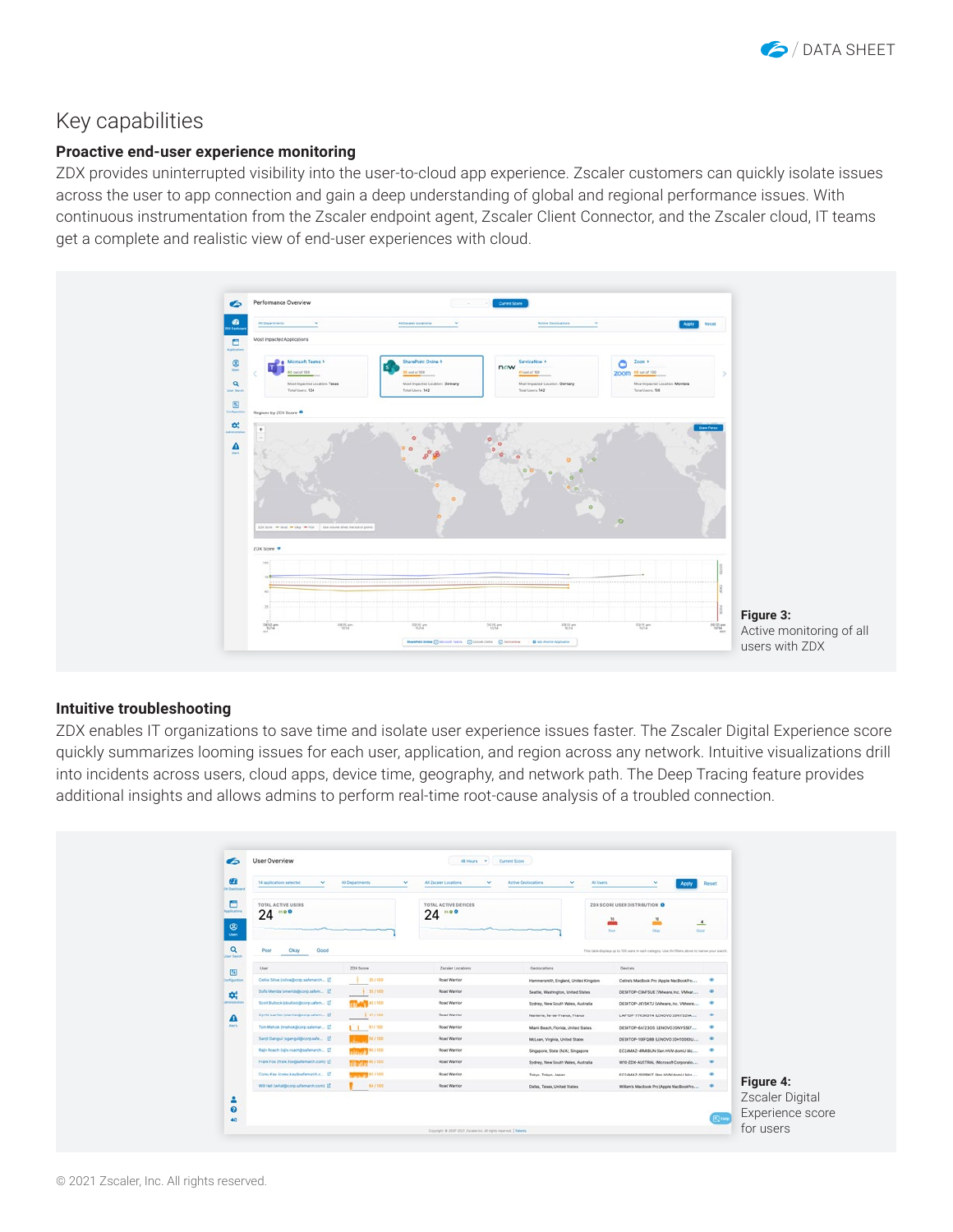

#### **UCaaS monitoring**

ZDX brings together multiple layers of visibility and provides insight into Unified Communications as a Service (UCaaS) applications, such as Microsoft Teams and Zoom, by integrating call, video and sharing quality telemetry collected through API-based monitoring. Active monitoring metrics are gathered from Zscaler Client Connector to provide information about the application, network path performance, and user device health.



#### **Visibility into zero trust secured private apps**

Zero trust environments, by design and intent, make it impossible for traditional monitoring tools to monitor network path. ZDX provides extensive network insights into user connectivity to secured private applications protected by Zscaler Private Access.

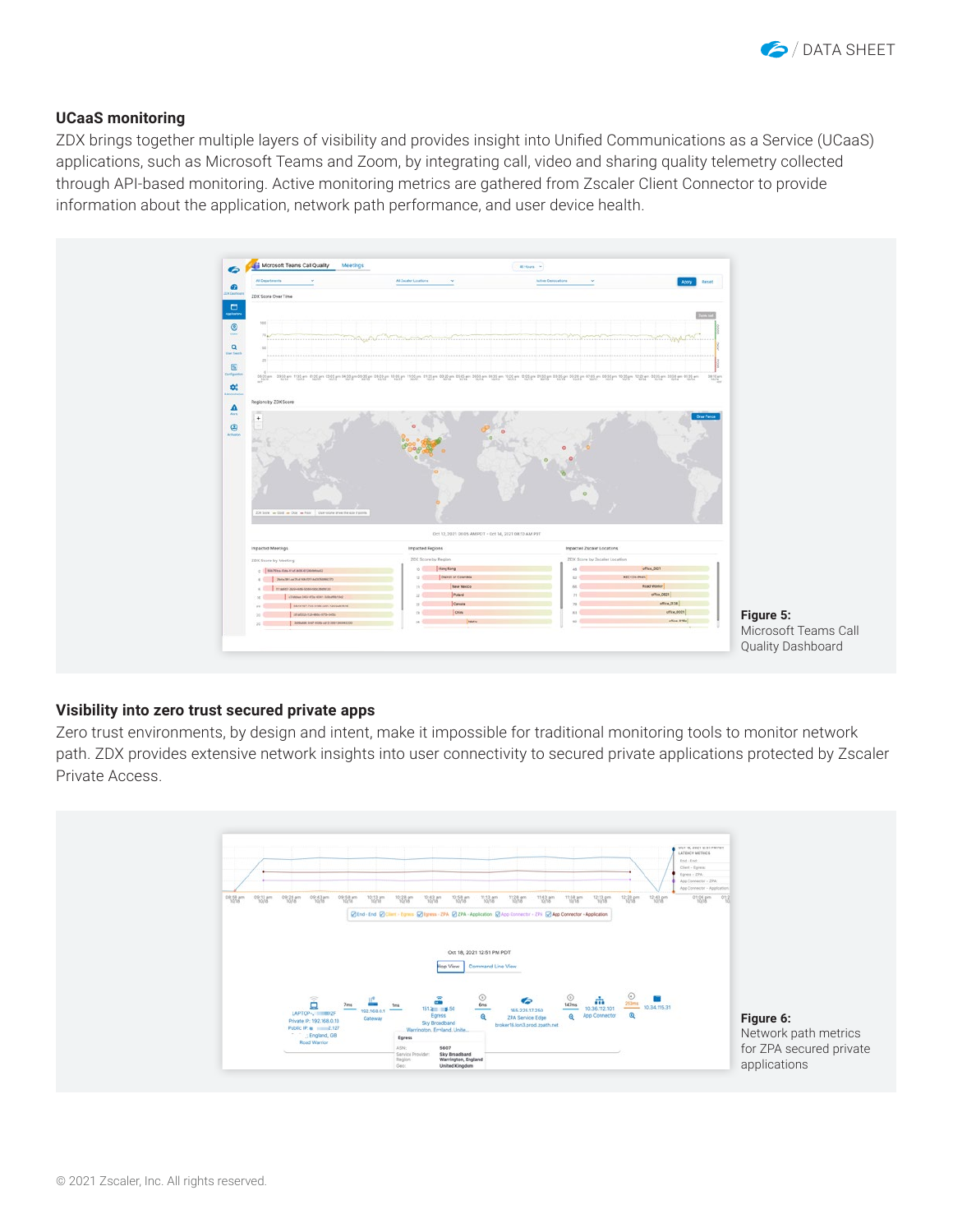

## Features

#### **Zscaler Digital Experience Score**

Leverage aggregated user experience performance metrics tracked over time at the user, app, location, department, and organizational level. Get insight into the current state of end-user experience to make more informed decisions.



#### **Application Monitoring**

Active monitoring of application availability and uptime from the end-user device. Track critical performance metrics, including pagefetch time (PFT) and server response time.



#### **CloudPath Analytics**

Gain granular proxy-aware insights about each network hop between the user device and the application, including Zscaler services such as ZIA and ZPA.



#### **Endpoint Monitoring**

Track device health metrics, including WI-FI signal strength, CPU, memory usage, and network bandwidth usage for each user. Analyze device events and device metrics to gain insights into the overall health and performance of end-user devices.



#### **Deep Tracing**

Triage user performance issues in near real-time and pinpoint the root cause at the end-user device, network path, or cloud application.

|  | ı |
|--|---|
|  |   |

## **Alerting**

Set up real-time alerts and customize them to meet your performance needs. Integrate easily with your service management tools such as ServiceNow and push notifications through webhook or email.

### **Pre-defined Templates**

Utilize pre-defined application monitoring templates such as Sharepoint Online, Outlook Online, MS Teams, Zoom, Salesforce, and ServiceNow for rapid deployment and collection of telemetry data.

## Zscaler Digital Experience plans

#### **Zscaler Digital Experience is available in the following three editions:**

ZDX provides uninterrupted visibility into the user-to-cloud app experience. Zscaler customers can quickly isolate issues across the user-to-app connection and gain a deep understanding of global and regional performance issues. With continuous instrumentation from the Zscaler endpoint agent, Zscaler Client Connector, and the Zscaler cloud, IT teams get a complete and realistic view of end-user experiences with cloud.

- **ZDX Standard** is for businesses starting with digital experience monitoring that want to gain essential visibility and insight into user experience with ZIA and ZPA. It's available exclusively as part of ZIA and ZPA business editions and above.
- **ZDX M365** is for businesses that have heavily invested in the Microsoft ecosystem of collaboration and productivity cloud services.
- **ZDX Advanced** is for businesses looking to implement a comprehensive digital experience monitoring solution that scales and is flexible for use by multiple IT departments within the organization.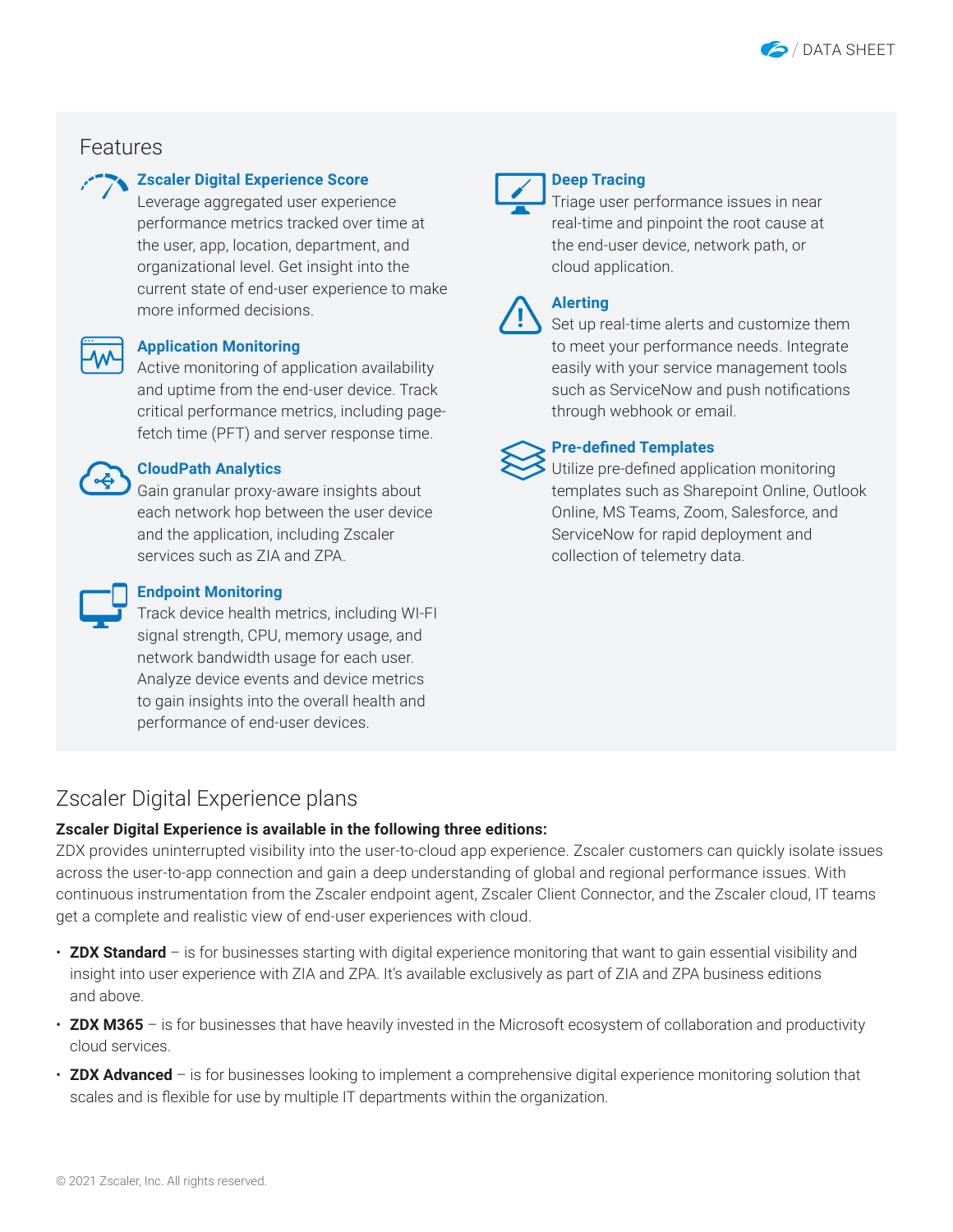

|                                  | <b>Capabilities</b>                          | <b>Description</b>                                                                                                                                            | <b>ZDX Standard</b> | <b>ZDX M365</b>                  | <b>ZDX Advanced</b> |
|----------------------------------|----------------------------------------------|---------------------------------------------------------------------------------------------------------------------------------------------------------------|---------------------|----------------------------------|---------------------|
|                                  | Internet-based SaaS<br>Apps                  | Monitor Internet-based SaaS applications such as<br>Box, Salesforce, etc                                                                                      | ⊘                   | $\bm{\varnothing}$<br>5 mins     | $\bm{\varnothing}$  |
| Internet-based<br>SaaS Apps      | Internet-based<br>Websites / custom<br>apps  | Monitor custom internet-based destinations such<br>as websites and web-based apps                                                                             | $\omega$            | $\left( \mathbf{\%}\right)$      | $\bm{\mathcal{S}}$  |
|                                  | Private Apps<br>(through ZPA)                | Monitor private apps in your data center and laaS/<br>PaaS accessed over ZPA or VPN.                                                                          | $\bm{\varnothing}$  | $\circledR$                      | $\bm{\mathcal{S}}$  |
| Device<br>Monitoring             | <b>Basic Device</b><br>Monitoring            | Monitor end-user device health, including CPU,<br>memory, etc. and device events                                                                              | $\bm{\omega}$       | $\bm{\varnothing}$               | $\bm{\omega}$       |
|                                  | CloudPath and Web<br>Probes                  | Number of active network or web monitoring<br>probes configured to monitor applications                                                                       | 6                   | <b>Pre-defined</b><br>+2 Probes* | 30                  |
| CloudPath<br>Probes              | <b>Basic CloudPath</b><br>Probes             | Network path tracing for User Gateway Zscaler<br>Cloud/Direct App                                                                                             | $\bm{\varnothing}$  | $\bm{\mathcal{C}}$               | $\bm{\varnothing}$  |
|                                  | <b>Advanced CloudPath</b><br>Probes          | Network path tracing with hop-by-hop analysis,<br>ISP/AS number, and geolocation details of all<br>internal and external hops on every probe                  | $\circledR$         | Ø                                | $\bm{\mathcal{C}}$  |
| UCaaS                            | <b>UCaaS Monitoring</b><br>(Teams and Zoom*) | Voice monitoring for Microsoft Teams and<br>Zoom calls                                                                                                        | $\circledR$         | <b>Teams only</b>                | $\bm{\varpi}$       |
|                                  | Cloudpath                                    | Polling time granularity for the network<br>(CloudPath)                                                                                                       | 15 mins             | 5 mins                           | 5 mins              |
| Internet-based<br>SaaS Apps      | Web Monitoring                               | Polling time granularity for web monitoring                                                                                                                   | 15 mins             | 5 mins                           | 5 mins              |
|                                  | <b>Device Health</b>                         | Polling time granularity for device stats collection                                                                                                          | 15 mins             | 5 mins                           | 5 mins              |
|                                  | <b>Alert Rules</b>                           | Number of active rules configured for real-time<br>alerting via email or webhooks                                                                             | Up to 3             | 10                               | 25                  |
| Integrations &<br>Data retention | Data Retention                               | Number of days, are retained for search<br>and analysis                                                                                                       | 2 days              | 14 days                          | 14 days             |
|                                  | Webhook integrations                         | Active webhook integrations configurable for<br>real-time alerting                                                                                            | $\circledR$         | 10                               | 10                  |
| Trouble-shooting                 | Webhook integrations                         | Number of active end-user device troubleshooting<br>sessions to collect, Web, path, device health<br>metrics, OS process-level data at 60-second<br>intervals | $(\mathsf{x})$      | 25                               | 25                  |

*\*ZDX M365 plan includes pre-defined templates for Microsoft 365 services only. In addition, two custom probes are allowed for monitoring other applications.* 

The Zscaler Digital Experience Standard plan is included and exclusively available as part of [ZIA](https://www.zscaler.com/resources/data-sheets/zscaler-internet-access.pdf) and [ZPA](https://www.zscaler.com/resources/data-sheets/zscaler-private-access.pdf) Business editions and above.

# **Gartner**

# By 2021, fewer than 15% of organizations will implement holistic monitoring, putting \$255 billion of investments in cloud-based solutions at risk.

— Gartner – 'How to React to the Impact of the Cloud on IT Operations Monitoring'